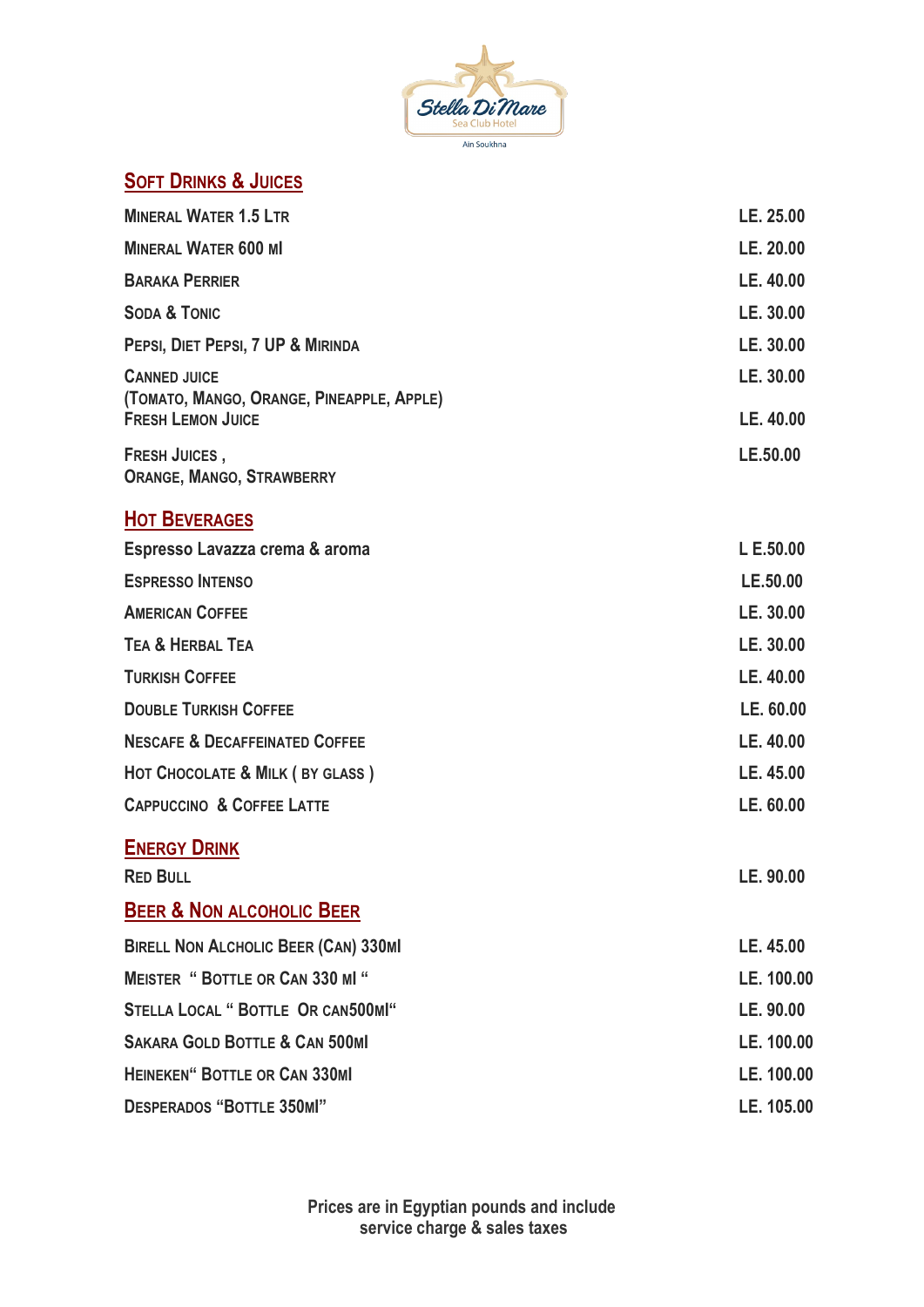

| <b>APERITIFS</b>                                            |            |
|-------------------------------------------------------------|------------|
| <b>CAMPARI BITTER OR MARTINI DRY &amp; MARTINI ROSSO</b>    | LE. 250.00 |
| <b>PERNOD</b>                                               | LE. 280.00 |
| <b>OIUZO</b>                                                | LE 200.00  |
| <b>RICARD</b>                                               | LE. 280.00 |
| <b>ARAK "KSARAK"</b>                                        | LE. 250.00 |
| <b>PREMIUM LOCAL ARAK</b>                                   | LE 90.00   |
| <b>SPIRITS</b><br><b>RUSSIAN VODKA &amp; GIN GORDON'S</b>   | LE. 250.00 |
| <b>BACARDI GOLD AND BLACK</b>                               | LE. 300.00 |
| <b>BACARDI WHITE</b>                                        | LE. 270.00 |
| <b>RUM CAPTAIN MORGAN</b>                                   | LE. 250.00 |
| <b>TEQUILA SAUZA SILVER &amp; GOLD</b>                      | LE. 350.00 |
| <b>GRAPPA</b>                                               | LE. 300.00 |
| <b>PREMIUM LOCAL SPIRITS (GIN / VODKA //RUM)</b>            | LE. 90.00  |
| <b>PREMIUM LOCAL GRAPPA</b>                                 | LE. 90.00  |
| <b>WHISKIES</b>                                             |            |
| WHISKY (RED LABEL, J&B, JIM BEAM AND BALLANTINE'S           | LE. 400.00 |
| <b>WHISKY JACK DANIELS</b>                                  | LE. 500.00 |
| <b>WHISKY DELUXE (CHIVAS REGAL, BLACK LABEL AND DIMPLE)</b> | LE. 650.00 |
| <b>PREMIUM LOCAL WHISKY</b>                                 | LE. 90.00  |
| <b>LIQUEURS</b><br><b>Bols Peach, and Bols Blue</b>         | LE. 250.00 |
| <b>GRAND MARNIER</b>                                        | LE. 550.00 |
| <b>DRAMBUIE AND BAILEY'S IRISH CREAM</b>                    | LE. 550.00 |
| <b>AMARETTO</b>                                             | LE. 250.00 |
| <b>TRIPLE SEC</b>                                           | LE. 250.00 |
| <b>TIA MARIA</b>                                            | LE. 250.00 |
| <b>KAHLUA</b>                                               | LE. 250.00 |
| <b>COINTREAU</b>                                            | LE. 250.00 |
| <b>SAMBUCA</b>                                              | LE. 250.00 |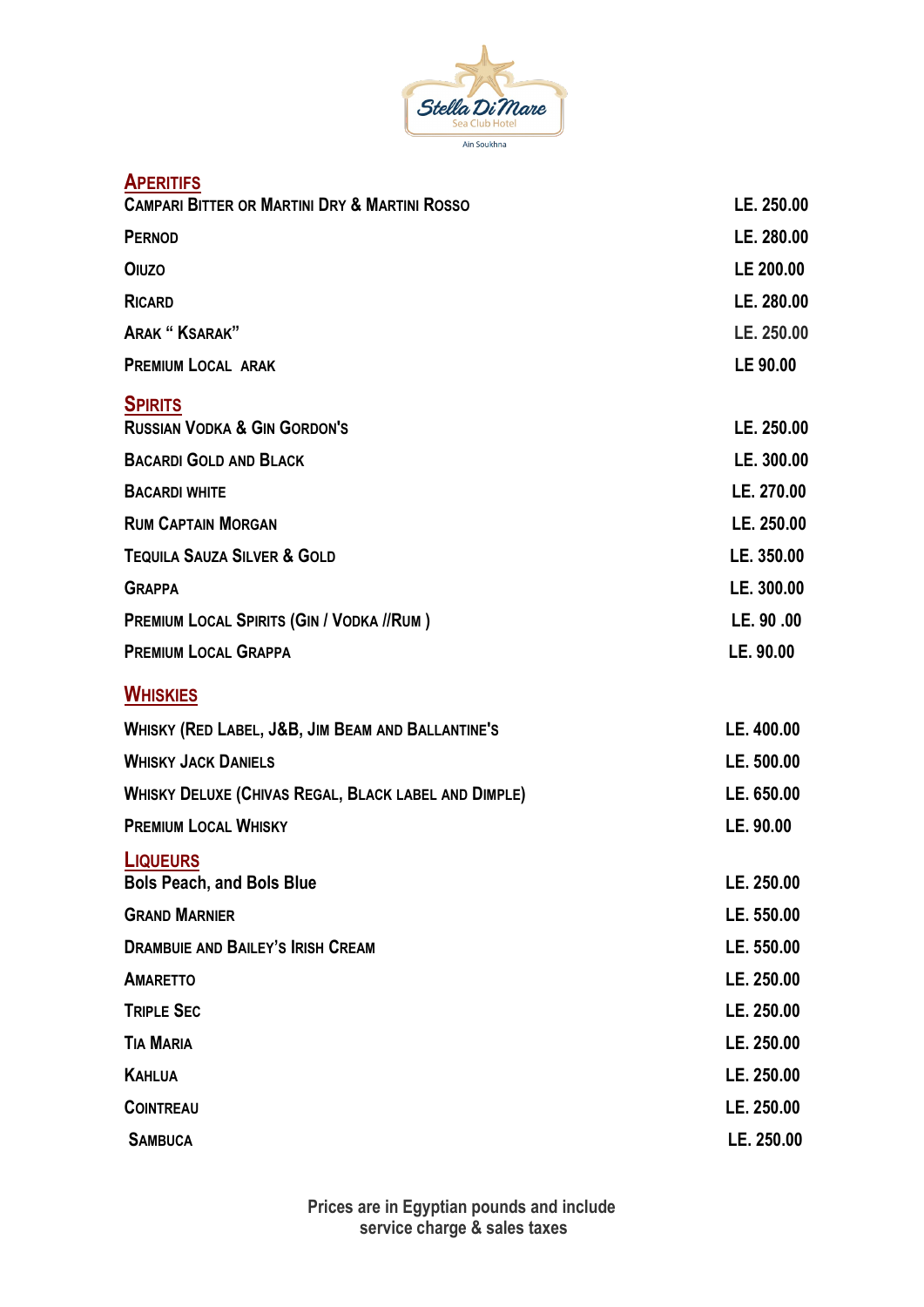

## **COGNAC**

| <b>CHABANNEAU &amp; HENNESSY V.S</b>     | LE. 850.00 |
|------------------------------------------|------------|
| <b>COURVOISIER / REMY MARTIN V.S.O.P</b> | LE. 700.00 |
| CHABANNEAU V.S.O.P                       | LE. 850.00 |

# **LOCAL PREMIUM WINE**

| OMR EL KHAYYAM RED / WHITE 750ML               | LE. 450.00   |
|------------------------------------------------|--------------|
| OMR EL KHAYYAM RED / WHITE 187ML               | LE. 150.00   |
| <b>GRAND MARQUIS RED / WHITE 750ML</b>         | LE. 575.00   |
| <b>CAPE BAY RED / WHITE 750ML</b>              | LE. 850.00   |
| <b>CAPE BAY RED / WHITE 187ML</b>              | LE. 250.00   |
| <b>CASTELO DI TREVI ( GRILLO ) WIHTE 750ML</b> | LE .850:00   |
| CASTELO DI TREVI (NERO D'AVOLA ) 750ML         | LE.850:00    |
| CHATEAUX DE GRAND VILLE RED / WHITE 750ML      | LE. 850.00   |
| <b>JARDIN DU NIL RED / WHITE 750ML</b>         | LE. 850.00   |
| <b>AYAM RED / WHITE WINE 750ML</b>             | LE. 770.00   |
| <b>BEAUSOLEIL WINE, RED / WHITE 750ML</b>      | LE. 570.00   |
| <b>BEAUSOLEIL WINE BY GLASS 150ML</b>          | LE. 135.00   |
| <b>SHAHRAZADE RED / WHITE 750ML</b>            | LE 570.00    |
| <b>CHAMPAGNE &amp; SPARKLING WINE</b>          |              |
| <b>AIDA SPARKLING WINE 750ML</b>               | LE. 800.00   |
| LE BARON SPARKLING 750ML                       | LE 800.00    |
| <b>CORDON ROUGE / LAURENT PERRIER 750ML</b>    | LE. 17000.00 |
|                                                |              |



**Prices are in Egyptian pounds and include service charge & sales taxes**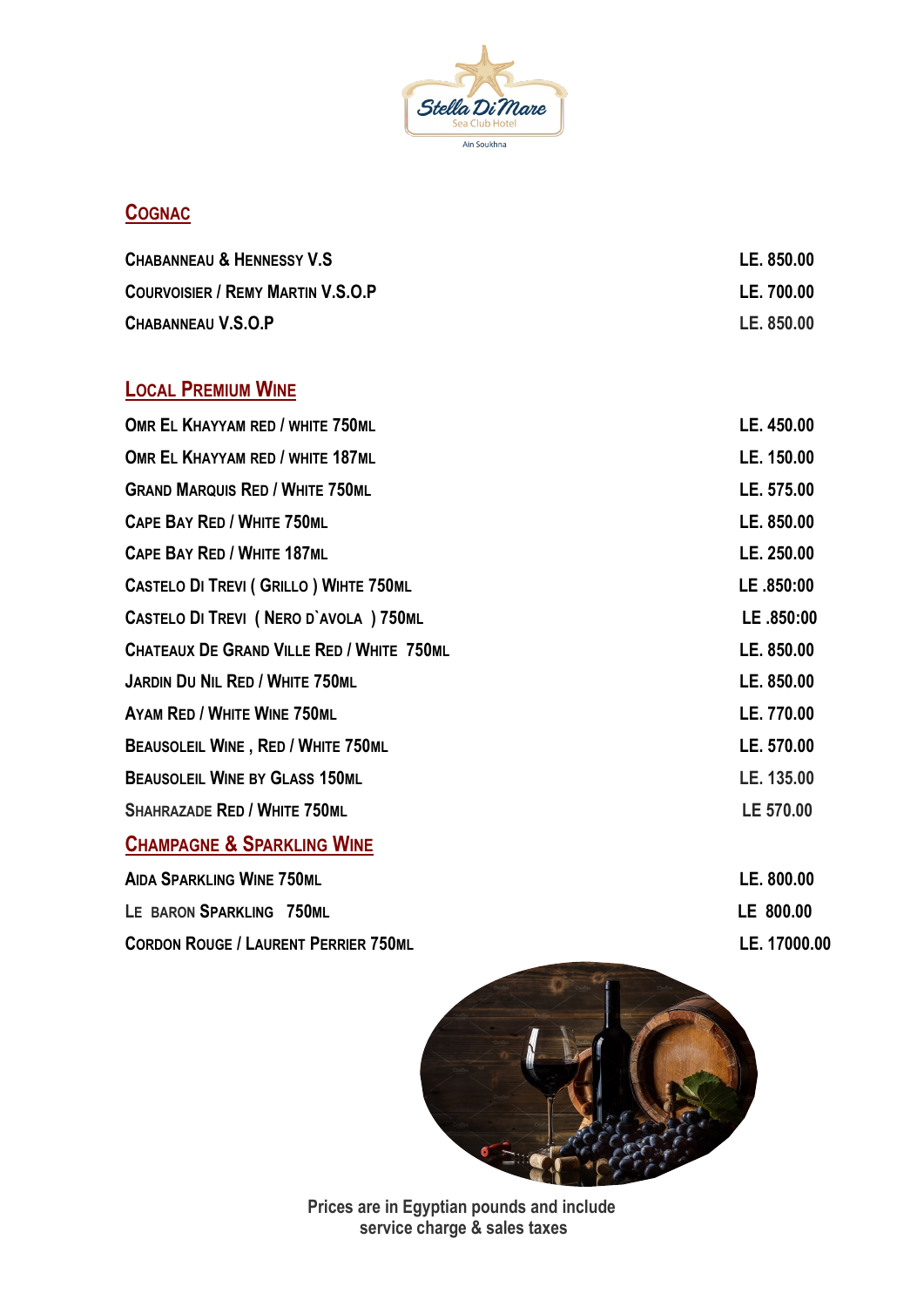

#### **ALCOHOLIC COCKTAILS**

| <b>BLUE LAGOON</b><br>VODKA, BLUE CURACAO AND SPRITE                                           | LE. 450.00 |
|------------------------------------------------------------------------------------------------|------------|
| <b>MARGARITA</b>                                                                               | LE. 450.00 |
| TEQUILA, TRIPLE SEC AND FRESH LEMON                                                            |            |
| <b>TEQUILA SUNRISE</b>                                                                         | LE. 450.00 |
| TEQUILA, ORANGE AND GRENADINE SYRUP                                                            |            |
| LONG ISLAND ICE TEA<br>GIN, VODKA, LIGHT RUM, TEQUILA SLIVER, LEMON JUICE AND TOPPED WITH COLA | LE. 600.00 |

#### **NON ALCOHOLIC COCKTAILS 65.00 LE**

**PINEAPPLE PHILIP** PINEAPPLE JUICE, FRUITS SALAD, SPRITE AND TOPPING WITH DASH OF MINT SYRUP

**SEA STAR** GUAVA, PINEAPPLE, ORANGE JUICE

**FLORIDA** MANGO, GUAVA, ORANGE JUICE AND TOPPED WITH GRENADINE SYRUP

#### **ICE CREAM MEGA STICK 40.00 LE**

#### **YOUR CHOICE OF MILKSHAKE 90.00 LE**

**STRAWBERRY MILKSHAKE MANGO MILKSHAKE CHOCOLATE MILKSHAKE**

**CARMEL MILKSHAKE**

**MOCHA MILKSHAKE**

**PISTACHIO MILKSHAKE**

**VANILLA MILKSHAKE** 

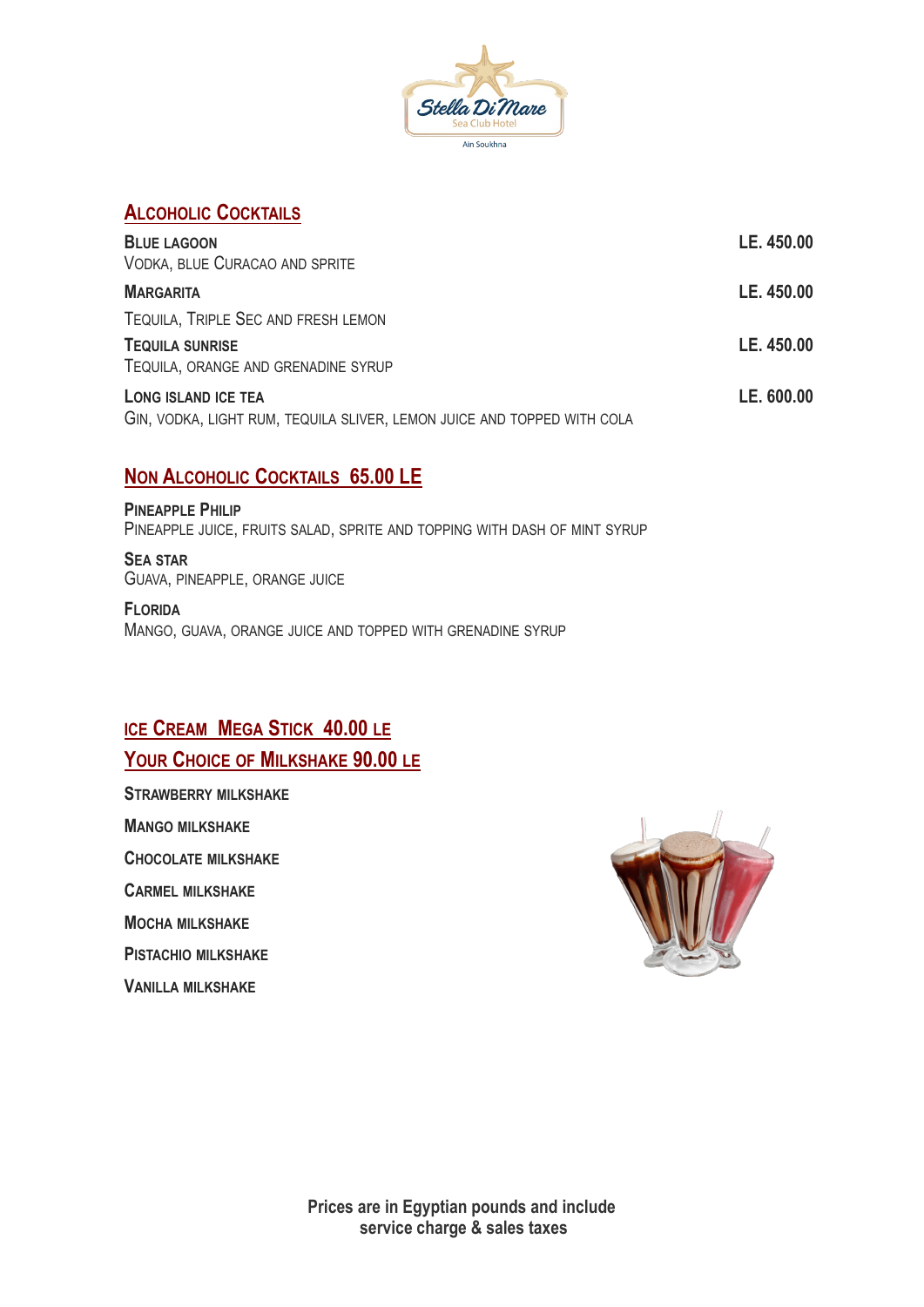

### **COLD APPETIZERS**

| <b>ITALIAN SALAD</b><br>CARROTS, GREEN BEANS, GREEN PEAS, POTATOES, TUNA, LETTUCE AND OLIVES                      | LE.100.00 |
|-------------------------------------------------------------------------------------------------------------------|-----------|
| <b>CAPRESE SALAD</b><br>MOZZARELLA, BEEFSTEAK TOMATOES, BASIL, OLIVE OIL AND BALSAMIC VINIGER.                    | LE.90.00  |
| <b>CAESAR SALAD</b><br>ROMAINE LETTUCE TOPPED WITH GRILLED CHICKEN, CROUTONS, PARMESAN CHEESE SHAVING & ANCHOVIES | LE.120.00 |
| <b>SMOKED SALMON ROLL</b><br>SERVE WITH FETA CHEESE, FIN HERBS AND LETTUCE WITH BALSAMIC VINEGAR.                 | LE.200.00 |
| <b>HOT APPETIZERS</b>                                                                                             |           |
| <b>CRISPY MINI SPRING ROLLS.</b><br>WRAPPER STUFFED WRAPPED VEGETABLES SERVED WITH SWEET AND CHILI SAUCE.         | LE.75.00  |
| <b>CRISPY MINI SHRIMPS SPRNG ROLLS</b><br>WRAPPER STUFFED WRAPPED WITH SHRIMPS SERVED WITH SWEET AND CHILI SAUCE. | LE.100.00 |
| <b>PIZZA</b>                                                                                                      |           |
| <b>MARGHERITA</b><br>TOMATO SAUCE AND MOZZARELLA CHEESE.                                                          | LE.100.00 |
| <b>ALLE VERDURE</b><br>COMBINATION OF VEGETABLES, TOMATO SAUCE AND MOZZARELLA.                                    | LE.110.00 |
| <b>CAPRICCIOSA</b><br>TOMATO SAUCE, MOZZARELLA, BEEF SALAMI, MUSHROOMS, ONIONS AND GREEN PEPPERS.                 | LE.150.00 |
| <b>ROMANA</b><br>TOMATO SAUCE, MOZZARELLA, ANCHOVIES AND CAPERS.                                                  | LE.130.00 |
| <b>QUATTRO STAGIONI</b><br>TOMATO SAUCE, SMOKED TURKEY, BEEF BEACON, MUSHROOMS AND BLACK OLIVES                   | LE.150.00 |
| <b>QUATTRO FORMAGGI</b><br>TOMATO SAUCE, MOZZARELLA, BLUE CHEESE, CHEEDER, AND EDAM CHEESE                        | LE160.00  |
| <b>TONNO E CIPOLLA</b><br>TOMATO SAUCE, MOZZARELLA, TUNA AND ONIONS                                               | LE130.00  |
| <b>ALLA DIAVOLA</b><br>TOMATO SAUCE, BEEF BACON, GRILLED CHICKEN STRIPS, CHILI AND MOZZARELLA.                    | LE.150.00 |
| <b>FRUTTI DI MARE</b><br>TOMATO SAUCE, MOZZARELLA, SHRIMPS, CALAMARI, FISH AND BLACK OLIVES.                      | LE.175.00 |
| <b>CHOOSE YOUR EXTRA TOPPING BY ONLY</b>                                                                          | LE.45.00  |

**Prices are in Egyptian pounds and include service charge & sales taxes**